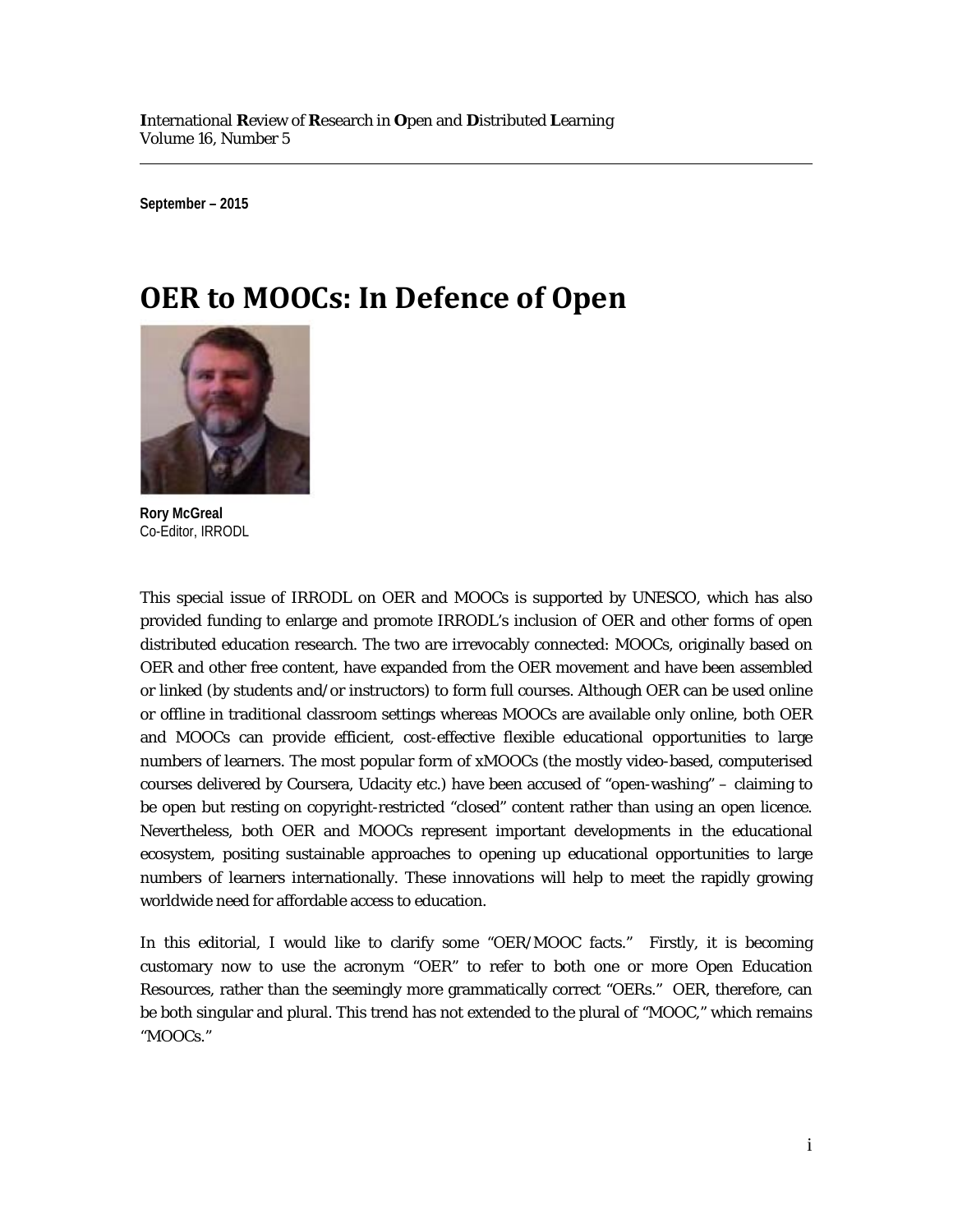I would also like to take this opportunity to clear up a misunderstanding that has been persisting in the OER/MOOC environment for some time (Hylen, 2008; Jelley & Scanion, 2013), and that is this: When content is released under an open licence, it is given "away." In truth, nothing is given away. When authors give the world their content, they still have it. They retain the copyright; they do not lose it. Using the term "give away" in regard to OER/MOOCs is therefore erroneous, both from a semantic and legal understanding. The correct English word is "sharing." Likewise, the illegal use of copyright-restricted content cannot be characterised as stealing because nothing is taken "away." The English language also has a word for illegal copying: "infringement." Writers using the word "stealing" in relation to the copying of material are either misinformed or are deliberately misinforming.

Another point I would like to make for educators when reading this issue's articles is that many, if not most, of the quality and sustainability issues and other perceived problems with OER and MOOCs are the same, if not worse, when the same criteria are applied to commercial content. As Wiley (2015) has noted, the type of licence on a production has no bearing on quality. The glossiness of the publication is also not a major criterion. What counts is the effectiveness of the product in supporting learning.

One final consideration for readers before introducing the papers is the issue of sustainability. When considering the sustainability of OER-based ecosystems, one should bear in mind that it is the present traditional system as it stands that is not sustainable, even in supporting present levels of higher education participation. And the traditional system is clearly is not capable of meeting the need for mass 21st century education. OER and new technologies may not be the solution, but they assuredly will form part of any advances that occur in mass lifelong learning.

My choice of the first paper for this edition was deliberate, not because the author is an Athabasca University professor, but because he is addressing the important issue of cost-effectiveness and financial sustainability. This is personal to me because I have been chastised in the past for bringing up cost-effectiveness in distance education; and now it is becoming an important area of research in our field. As Annand notes, current funding practices are constraining the development of lower-cost online higher education. Governments typically provide more funding to traditional institutions, compounding the problem. The present traditional university sustainability model is based on state support, either full support or, in most cases, partial support.

Annand has re-emphasised a classic principle that has been exemplified in Mark Twain's unfinished work Pudd'nHead Wilson (Twain, 1894). He writes of a man with two heads; one of the heads drinks heavily, the other is a teetotaller. Unfortunately for the teetotaler, he gets the hangover. Likewise, in our current institutional systems, instructors choose the textbooks and the students get the bill.

Annand argues that if institutions were required to provide the learning resources to students as part of their fees, rather than download textbook and other resource costs to students, there would be a pressing need for the institution to reduce costs by integrating the production of OER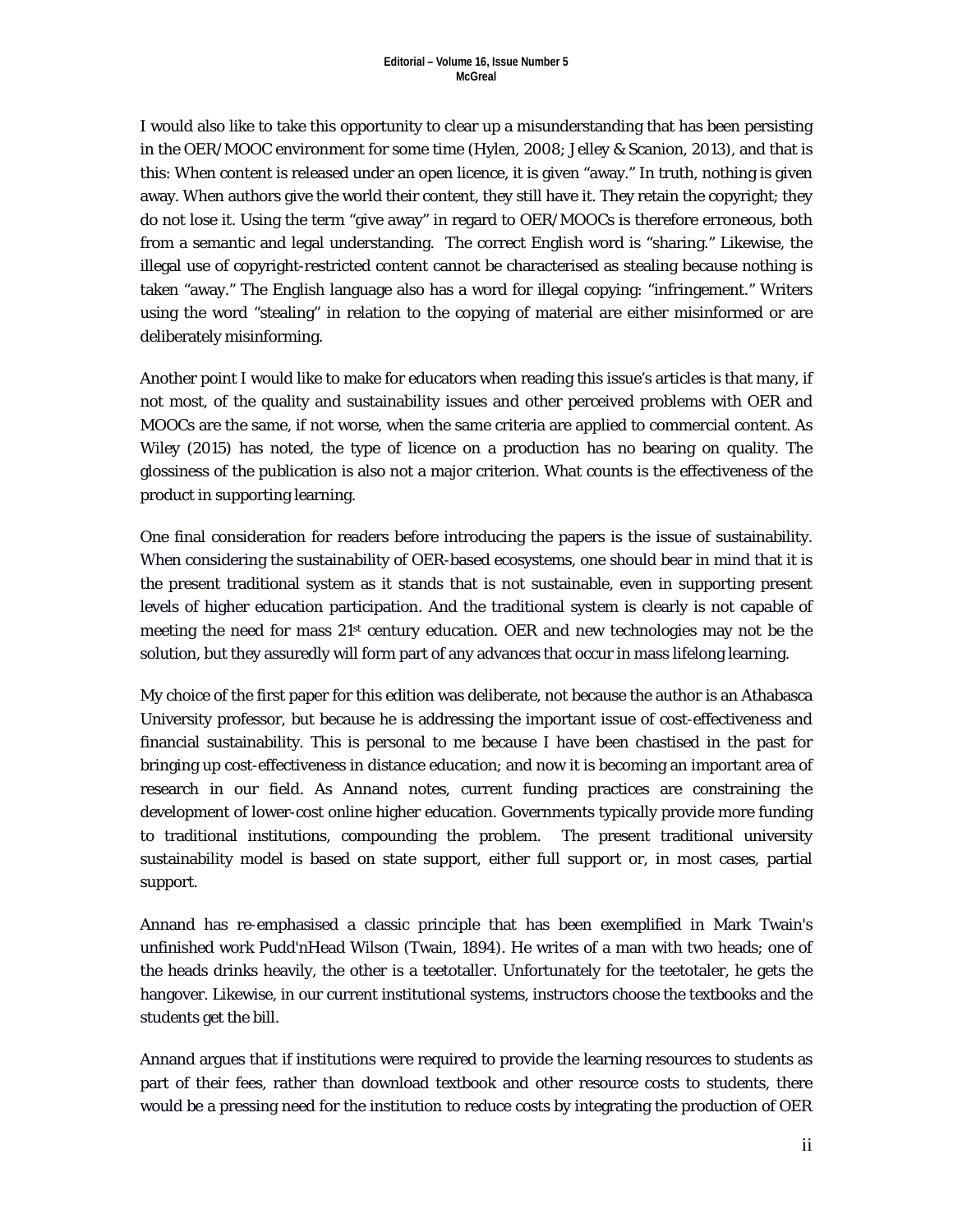fully into their educational processes, rather than relying on individual faculty members to make these decisions.

This paper is followed by several on the issue of quality in relation to OER and MOOCs. I once again caution the readers to ask themselves if these issues are unique to OER/MOOCs or if they are also applicable to commercial content. Also remember that the only quality measure used in all too many of our traditional institutions is to put a PhD in a classroom. And although that instructor usually has no educational training, it was only when online learning appeared that the issue of "quality" rose its ugly head.

Even if OER/MOOCs critics are not looking at the quality of their own work, open proponents must still address this issue of quality in order to win "the Battle for Open" (Weller, 2014). The following articles acquit themselves well in this regard, positing effective arguments supporting the quality of OER and MOOCs and winning some skirmishes, if not the war.

According to Yuan and Recker, the wide availability of OER does not assure their high quality or educational utility. They argue that low-quality OER can hamper instructional practices. They investigate the confusion caused by the different rubrics used for OER evaluation and alert us to their different characteristics and aspects including rating scales, scoring guides and empirical testing results. They conclude by emphasising the importance of pedagogical values over content quality such as accuracy and clarity. This echoes Wiley's (2015) argument above that support for learning is the main quality criterion to be considered. I would advise commercial publishers to take heed. There is much for them to learn from the quality rubrics being used to evaluate OER.

In Kimmons' comparison of teacher evaluations of K-12 textbooks, OER were rated as good as or better than commercial texts. There are good OER and bad OER, good commercial texts and bad commercial texts. This supports Wiley's view that the existence of a particular licence has no bearing on the quality of the content. Kimmons' research also demonstrates that teachers recognise the benefit of free texts, influencing the obvious aspects such as cost and timeliness, etc. In his survey, the teachers nevertheless emphasised the importance of open textbooks in supporting the creation of new resources that better serve their needs and expectations. The fact that OER can be adapted, remixed, and modified means that they can be of even greater value to educators in addressing local contextual needs.

In their mixed method study of e-textbooks, Bozkurt and Bozkaya show that well-designed interactive e-books can significantly contribute to learning processes in effective and efficient ways. They caution that although interactive e-books are a good and flexible alternative to provide individualized learning opportunities, they are not necessarily better than printed or other types of e-books. Although this is not a research paper on OER, I have included it in this edition because of its relevance to OER development.

The quality of MOOCs is examined in Lowenthal and Hodges' analysis. They recognise that MOOCs are often described as poor learning experiences because of the little-to-no teacherstudent interaction, the large class sizes, and the greater emphasis on lecture and testing. They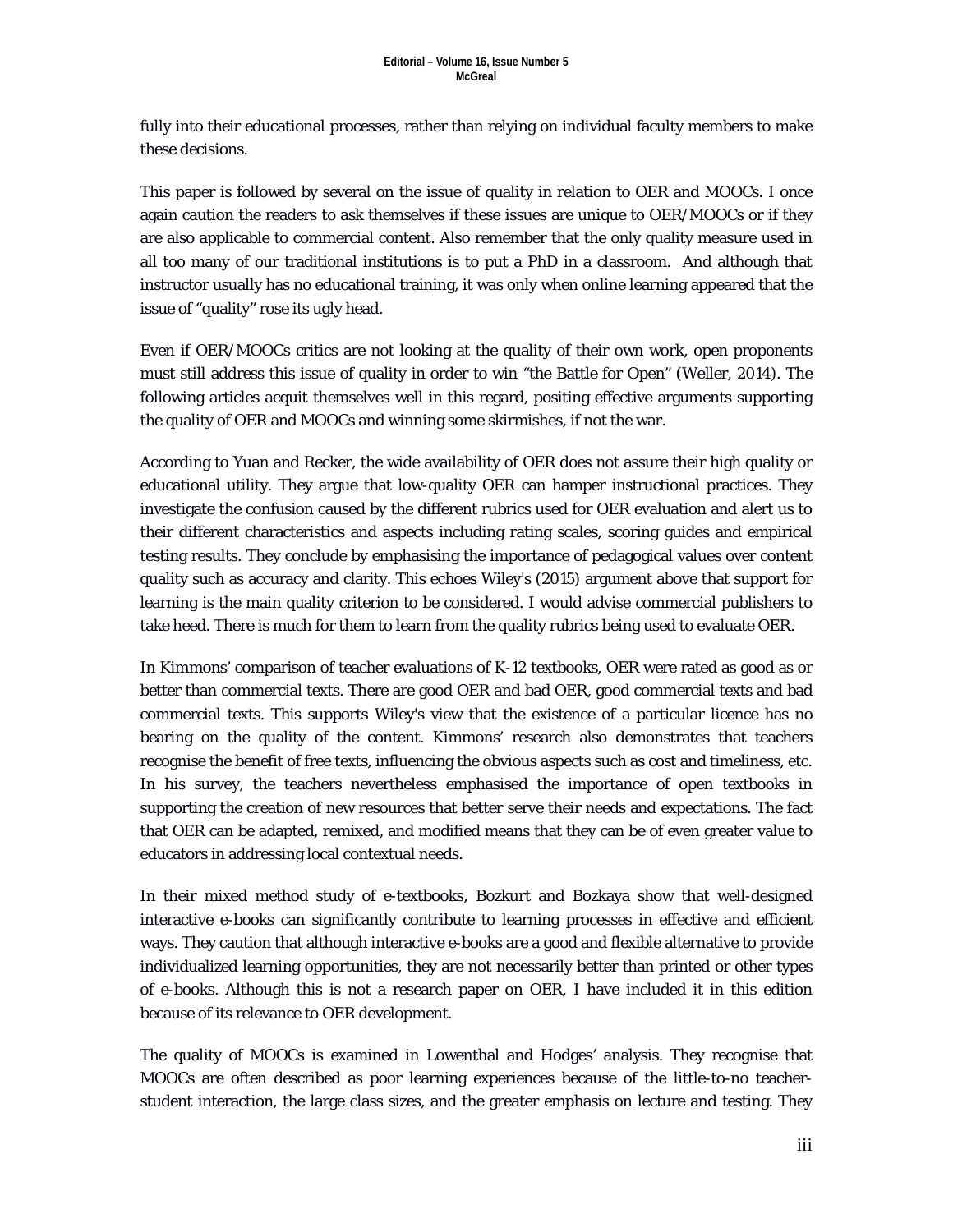are quite right in pointing out Anderson's (2013) observation that this type of pedagogy is still the norm in many classrooms (online or not) at all levels of education. They argue that it is unfair to discount the quality of MOOCs when they mirror these common practices elsewhere in colleges and universities, while in other respects pushing some of the boundaries in learning.

In the next paper, Israel reports on several studies on the effectiveness of MOOCs in different blended learning environments and, not surprisingly, Russell's (1999) "no significant difference" phenomenon emerges once again. Israel notes that in most of the reviewed studies, MOOCs were being used as if they were OER rather than as online courses. She then notes the prohibition on using Coursera's copyright restricted content in blended learning environments, once again pointing out the importance of OER in supporting innovative and collaborative learning. Can MOOCs work in a hybrid environment without OER? Additionally, one of the primary benefits of using MOOCs in blended environments is that students can get two facilitators for the price of one or at a minimum take a course with two differing points of view.

Ozturk uses a connectivist Learning Environment Assessment Tool (CLEAT), which was developed for the purpose of framing and reifying connectivist pedagogy, as well as assessing a learning environment to see whether it has open connectivist learning implications. She posits the implications of "libre and gratis," noting that they were not significantly ensured in current MOOC implementations and therefore lacking in "democratic values." Furthermore, the formal organization of MOOCs are not indicative of the chaotic "structure" (or lack thereof) associated with connectivist pedagogy. Nor was there much evidence of community participation with little advantage taken of the "network effect" in which the value of a networked experience increases as more people make use of it.

The view from China on microblogging is the subject of the next big data learning analytics paper by Jinjing, Parres, Zheng, and Chen. This study analysed microblogging of the Chinese word for "MOOC" on China's largest microblogging website over a four-year period. They confirmed as expected that activity dropped considerably during student vacation time, but increased surprisingly at the beginning of every work week, when they thought people would be too busy. Their analysis could be used by others for scheduling their programmes seasonally, weekly, and even by time of day.

*"There are strange things done in the midnight sun by the men who moil for gold."* This famous first line of the Canadian poem *Sam McGee* by Robert Service introduces the final paper on OER in Canada. It was written by myself and my IRRODL colleagues, Editor Emeritus Terry Anderson and c0-editor Dianne Conrad. The paper sheds light on what is happening in OER and open education in Canada. The implementation of open education in Canada remains in its early stages. However, the growing interest in MOOCs, and recent OER initiatives in Western Canada, could well be harbingers of future cooperative and/or collaborative developments in Canada. We hope so.